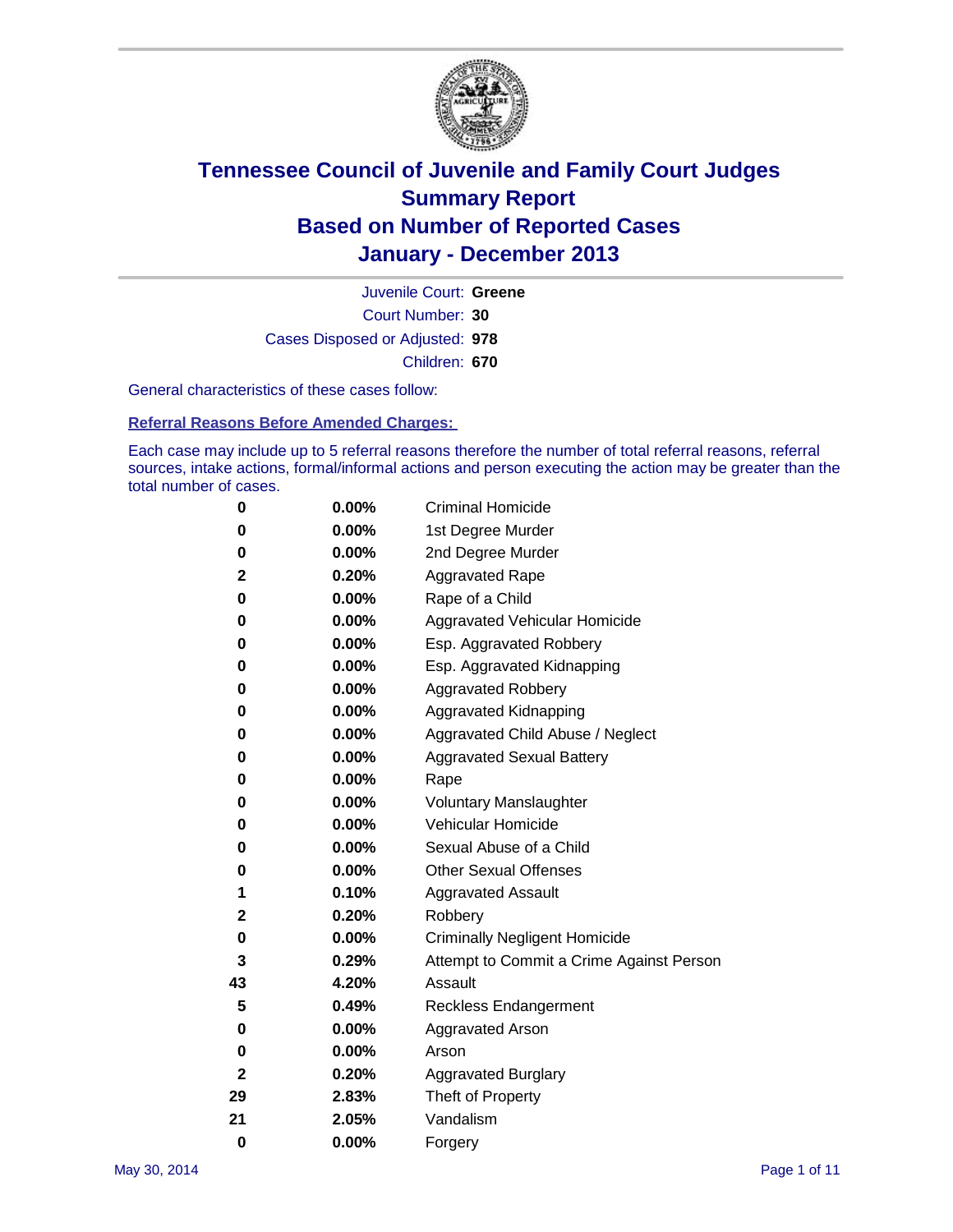

Court Number: **30** Juvenile Court: **Greene** Cases Disposed or Adjusted: **978** Children: **670**

#### **Referral Reasons Before Amended Charges:**

Each case may include up to 5 referral reasons therefore the number of total referral reasons, referral sources, intake actions, formal/informal actions and person executing the action may be greater than the total number of cases.

| 0           | 0.00%    | <b>Worthless Checks</b>                                     |
|-------------|----------|-------------------------------------------------------------|
| 0           | 0.00%    | Illegal Possession / Fraudulent Use of Credit / Debit Cards |
| 4           | 0.39%    | <b>Burglary</b>                                             |
| $\mathbf 2$ | 0.20%    | Unauthorized Use of a Vehicle                               |
| 0           | 0.00%    | <b>Cruelty to Animals</b>                                   |
| 0           | 0.00%    | Sale of Controlled Substances                               |
| 8           | 0.78%    | <b>Other Drug Offenses</b>                                  |
| 21          | 2.05%    | Possession of Controlled Substances                         |
| 0           | 0.00%    | <b>Criminal Attempt</b>                                     |
| 1           | 0.10%    | Carrying Weapons on School Property                         |
| 3           | 0.29%    | Unlawful Carrying / Possession of a Weapon                  |
| 3           | 0.29%    | <b>Evading Arrest</b>                                       |
| 0           | 0.00%    | Escape                                                      |
| 0           | 0.00%    | Driving Under Influence (DUI)                               |
| 8           | 0.78%    | Possession / Consumption of Alcohol                         |
| 4           | 0.39%    | Resisting Stop, Frisk, Halt, Arrest or Search               |
| 3           | 0.29%    | <b>Aggravated Criminal Trespass</b>                         |
| 3           | 0.29%    | Harassment                                                  |
| 3           | 0.29%    | Failure to Appear                                           |
| 1           | 0.10%    | Filing a False Police Report                                |
| 0           | $0.00\%$ | Criminal Impersonation                                      |
| 24          | 2.35%    | <b>Disorderly Conduct</b>                                   |
| 14          | 1.37%    | <b>Criminal Trespass</b>                                    |
| 7           | 0.68%    | <b>Public Intoxication</b>                                  |
| 0           | 0.00%    | Gambling                                                    |
| 145         | 14.17%   | Traffic                                                     |
| 1           | 0.10%    | <b>Local Ordinances</b>                                     |
| 0           | 0.00%    | Violation of Wildlife Regulations                           |
| 6           | 0.59%    | Contempt of Court                                           |
| 70          | 6.84%    | Violation of Probation                                      |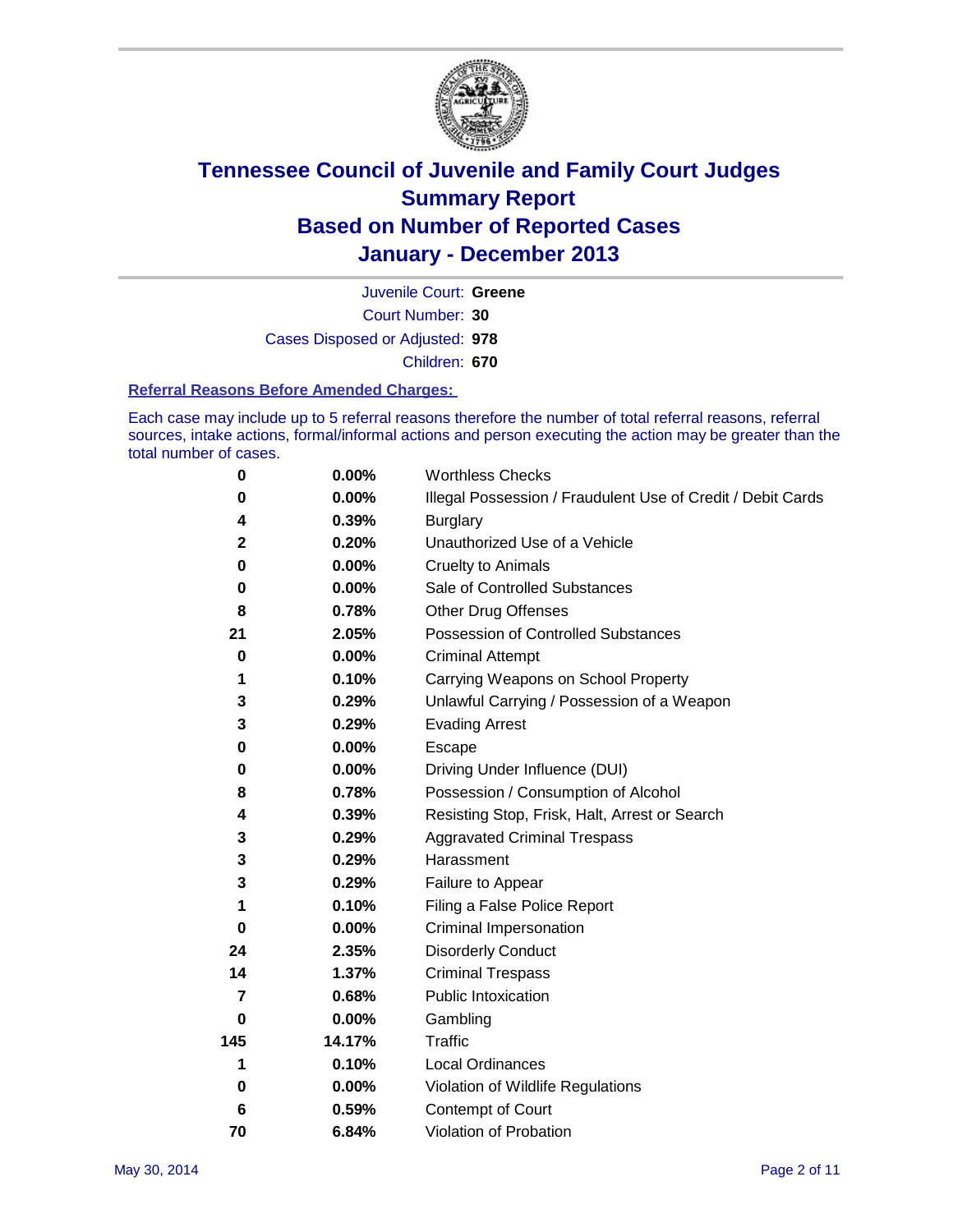

Court Number: **30** Juvenile Court: **Greene** Cases Disposed or Adjusted: **978** Children: **670**

#### **Referral Reasons Before Amended Charges:**

Each case may include up to 5 referral reasons therefore the number of total referral reasons, referral sources, intake actions, formal/informal actions and person executing the action may be greater than the total number of cases.

| 1,023        | 100.00%  | <b>Total Referrals</b>                 |
|--------------|----------|----------------------------------------|
| 75           | 7.33%    | Other                                  |
| 0            | 0.00%    | Consent to Marry                       |
| 0            | 0.00%    | <b>Request for Medical Treatment</b>   |
| 1            | 0.10%    | <b>Child Support</b>                   |
| 1            | 0.10%    | Paternity / Legitimation               |
| 6            | 0.59%    | Visitation                             |
| 47           | 4.59%    | Custody                                |
| 0            | 0.00%    | <b>Foster Care Review</b>              |
| 72           | 7.04%    | <b>Administrative Review</b>           |
| 34           | 3.32%    | <b>Judicial Review</b>                 |
| 0            | 0.00%    | Violation of Informal Adjustment       |
| 0            | $0.00\%$ | <b>Violation of Pretrial Diversion</b> |
| 23           | 2.25%    | <b>Termination of Parental Rights</b>  |
| 157          | 15.35%   | Dependency / Neglect                   |
| 0            | 0.00%    | <b>Physically Abused Child</b>         |
| 0            | $0.00\%$ | Sexually Abused Child                  |
| 0            | $0.00\%$ | <b>Violation of Curfew</b>             |
| 0            | 0.00%    | Violation of a Valid Court Order       |
| 67           | 6.55%    | Possession of Tobacco Products         |
| 0            | $0.00\%$ | Out-of-State Runaway                   |
| $\mathbf 0$  | 0.00%    | In-State Runaway                       |
| 84           | 8.21%    | Truancy                                |
| 15           | 1.47%    | Unruly Behavior                        |
| $\mathbf{2}$ | 0.20%    | Violation of Aftercare                 |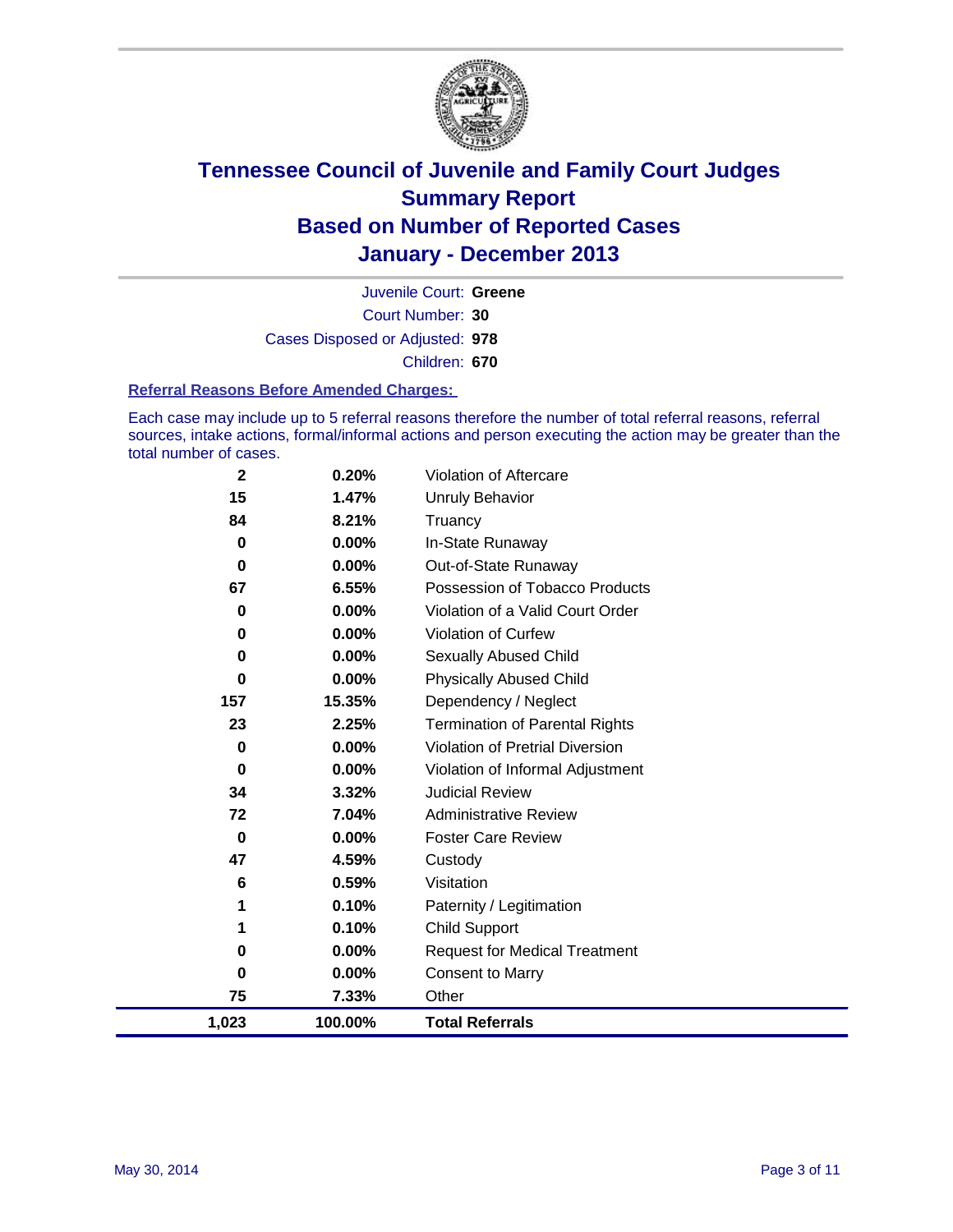

|                            | Juvenile Court: Greene          |                                   |  |  |  |
|----------------------------|---------------------------------|-----------------------------------|--|--|--|
|                            | Court Number: 30                |                                   |  |  |  |
|                            | Cases Disposed or Adjusted: 978 |                                   |  |  |  |
|                            |                                 | Children: 670                     |  |  |  |
| <b>Referral Sources: 1</b> |                                 |                                   |  |  |  |
| 348                        | 34.02%                          | Law Enforcement                   |  |  |  |
| 57                         | 5.57%                           | Parents                           |  |  |  |
| 78                         | 7.62%                           | <b>Relatives</b>                  |  |  |  |
| 1                          | 0.10%                           | Self                              |  |  |  |
| 173                        | 16.91%                          | School                            |  |  |  |
| 0                          | $0.00\%$                        | <b>CSA</b>                        |  |  |  |
| 220                        | 21.51%                          | <b>DCS</b>                        |  |  |  |
| 0                          | 0.00%                           | <b>Other State Department</b>     |  |  |  |
| 0                          | $0.00\%$                        | <b>District Attorney's Office</b> |  |  |  |
| 39                         | 3.81%                           | <b>Court Staff</b>                |  |  |  |
| 73                         | 7.14%                           | Social Agency                     |  |  |  |
| 1                          | 0.10%                           | <b>Other Court</b>                |  |  |  |
| 25                         | 2.44%                           | Victim                            |  |  |  |
| 0                          | $0.00\%$                        | Child & Parent                    |  |  |  |
| 0                          | $0.00\%$                        | Hospital                          |  |  |  |
| 0                          | 0.00%                           | Unknown                           |  |  |  |
| 8                          | 0.78%                           | Other                             |  |  |  |
| 1,023                      | 100.00%                         | <b>Total Referral Sources</b>     |  |  |  |

### **Age of Child at Referral: 2**

| 670<br>100.00% | <b>Total Child Count</b> |
|----------------|--------------------------|
| 0.00%<br>0     | <b>Unknown</b>           |
| 32<br>4.78%    | Ages 19 and Over         |
| 25.22%<br>169  | Ages 17 through 18       |
| 191<br>28.51%  | Ages 15 through 16       |
| 85<br>12.69%   | Ages 13 through 14       |
| 4.78%<br>32    | Ages 11 through 12       |
| 24.03%<br>161  | Ages 10 and Under        |
|                |                          |

<sup>1</sup> If different than number of Referral Reasons (1023), verify accuracy of your court's data.

<sup>2</sup> One child could be counted in multiple categories, verify accuracy of your court's data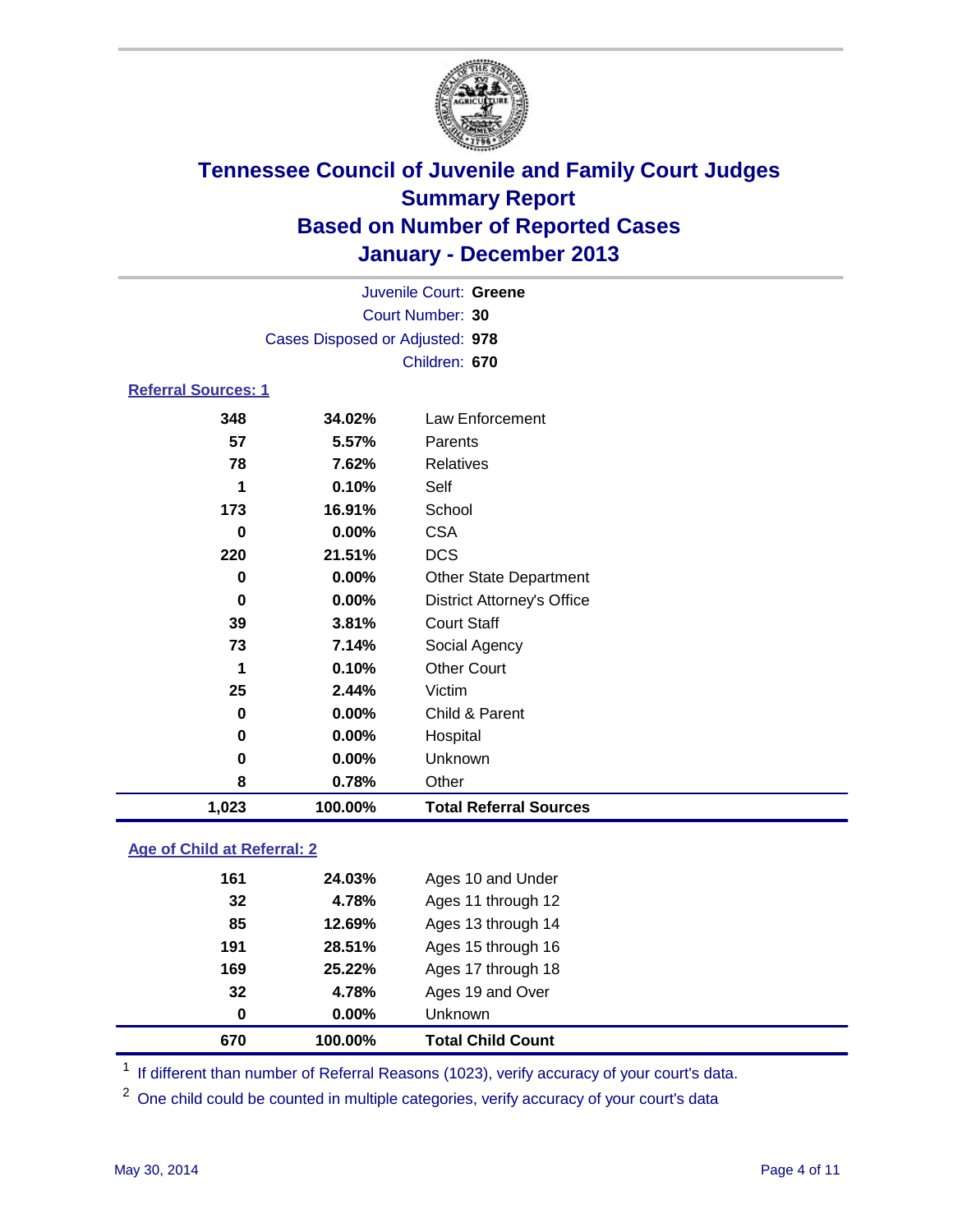

| Juvenile Court: Greene                  |                                 |                          |  |  |
|-----------------------------------------|---------------------------------|--------------------------|--|--|
|                                         | Court Number: 30                |                          |  |  |
|                                         | Cases Disposed or Adjusted: 978 |                          |  |  |
|                                         |                                 | Children: 670            |  |  |
| Sex of Child: 1                         |                                 |                          |  |  |
| 374                                     | 55.82%                          | Male                     |  |  |
| 290                                     | 43.28%                          | Female                   |  |  |
| 6                                       | 0.90%                           | Unknown                  |  |  |
| 670                                     | 100.00%                         | <b>Total Child Count</b> |  |  |
| Race of Child: 1                        |                                 |                          |  |  |
| 528                                     | 78.81%                          | White                    |  |  |
| $\overline{7}$                          | 1.04%                           | African American         |  |  |
| $\mathbf 0$                             | 0.00%                           | Native American          |  |  |
| 0                                       | 0.00%                           | Asian                    |  |  |
| 10                                      | 1.49%                           | Mixed                    |  |  |
| 125                                     | 18.66%                          | Unknown                  |  |  |
| 670                                     | 100.00%                         | <b>Total Child Count</b> |  |  |
| <b>Hispanic Origin: 1</b>               |                                 |                          |  |  |
| 16                                      | 2.39%                           | Yes                      |  |  |
| 531                                     | 79.25%                          | <b>No</b>                |  |  |
| 123                                     | 18.36%                          | Unknown                  |  |  |
| 670                                     | 100.00%                         | <b>Total Child Count</b> |  |  |
| <b>School Enrollment of Children: 1</b> |                                 |                          |  |  |
| 480                                     | 71.64%                          | Yes                      |  |  |
| 111                                     | 16.57%                          | <b>No</b>                |  |  |
| 79                                      | 11.79%                          | Unknown                  |  |  |
| 670                                     | 100.00%                         | <b>Total Child Count</b> |  |  |

One child could be counted in multiple categories, verify accuracy of your court's data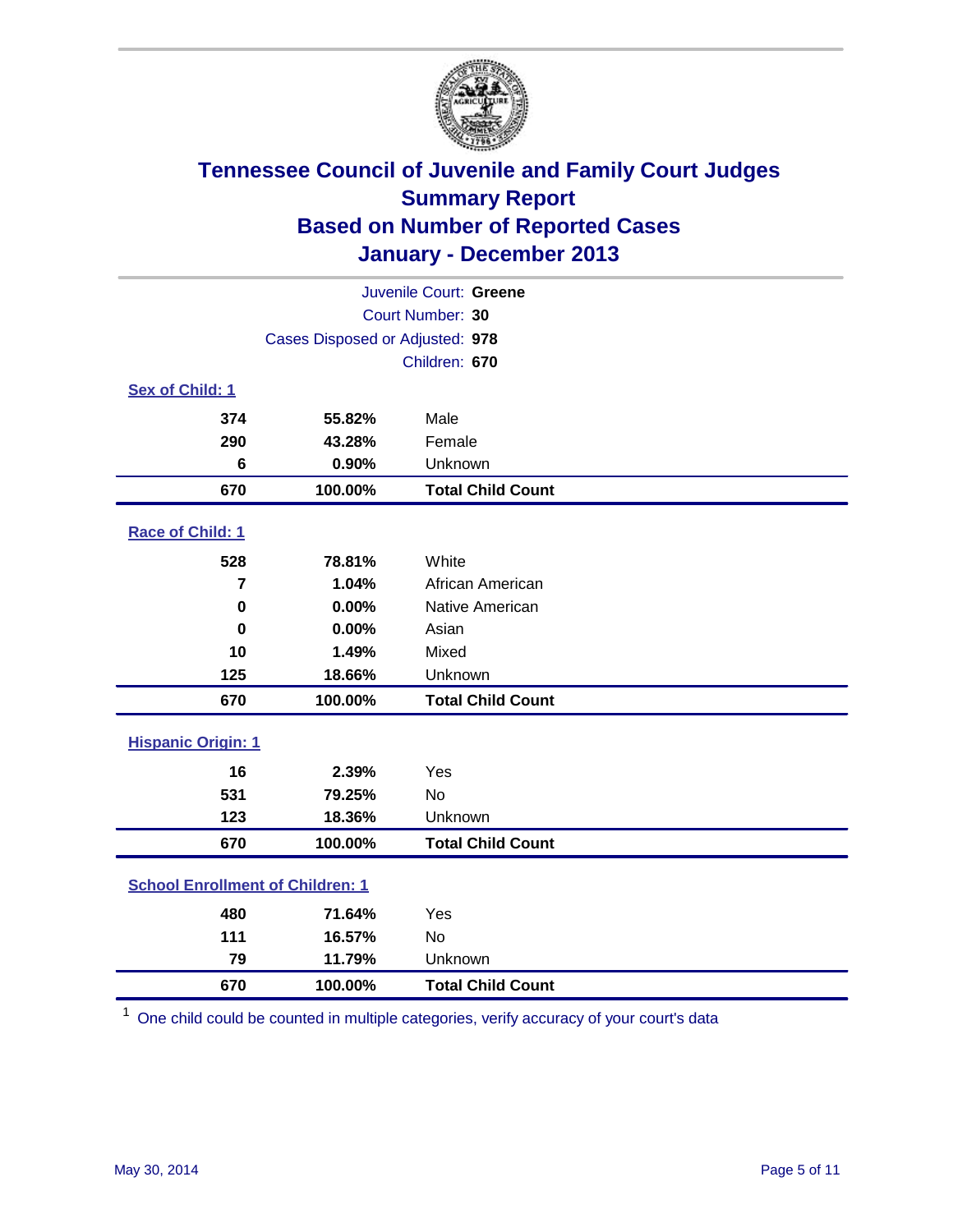

Court Number: **30** Juvenile Court: **Greene** Cases Disposed or Adjusted: **978** Children: **670**

### **Living Arrangement of Child at Time of Referral: 1**

| 670 | 100.00% | <b>Total Child Count</b>     |  |
|-----|---------|------------------------------|--|
| 21  | 3.13%   | Other                        |  |
| 119 | 17.76%  | Unknown                      |  |
| 36  | 5.37%   | Independent                  |  |
| 1   | 0.15%   | In an Institution            |  |
| 18  | 2.69%   | In a Residential Center      |  |
| 3   | 0.45%   | In a Group Home              |  |
| 60  | 8.96%   | With Foster Family           |  |
| 4   | 0.60%   | With Adoptive Parents        |  |
| 114 | 17.01%  | <b>With Relatives</b>        |  |
| 57  | 8.51%   | With Father                  |  |
| 141 | 21.04%  | With Mother                  |  |
| 20  | 2.99%   | With Mother and Stepfather   |  |
| 8   | 1.19%   | With Father and Stepmother   |  |
| 68  | 10.15%  | With Both Biological Parents |  |
|     |         |                              |  |

#### **Type of Detention: 2**

| 978          | 100.00%  | <b>Total Detention Count</b> |  |
|--------------|----------|------------------------------|--|
| 0            | $0.00\%$ | Other                        |  |
| 954          | 97.55%   | Does Not Apply               |  |
| 0            | $0.00\%$ | <b>Unknown</b>               |  |
| 0            | $0.00\%$ | <b>Psychiatric Hospital</b>  |  |
| 0            | 0.00%    | Jail - No Separation         |  |
| 0            | $0.00\%$ | Jail - Partial Separation    |  |
| 0            | 0.00%    | Jail - Complete Separation   |  |
| 22           | 2.25%    | Juvenile Detention Facility  |  |
| $\mathbf{2}$ | 0.20%    | Non-Secure Placement         |  |
|              |          |                              |  |

<sup>1</sup> One child could be counted in multiple categories, verify accuracy of your court's data

<sup>2</sup> If different than number of Cases (978) verify accuracy of your court's data.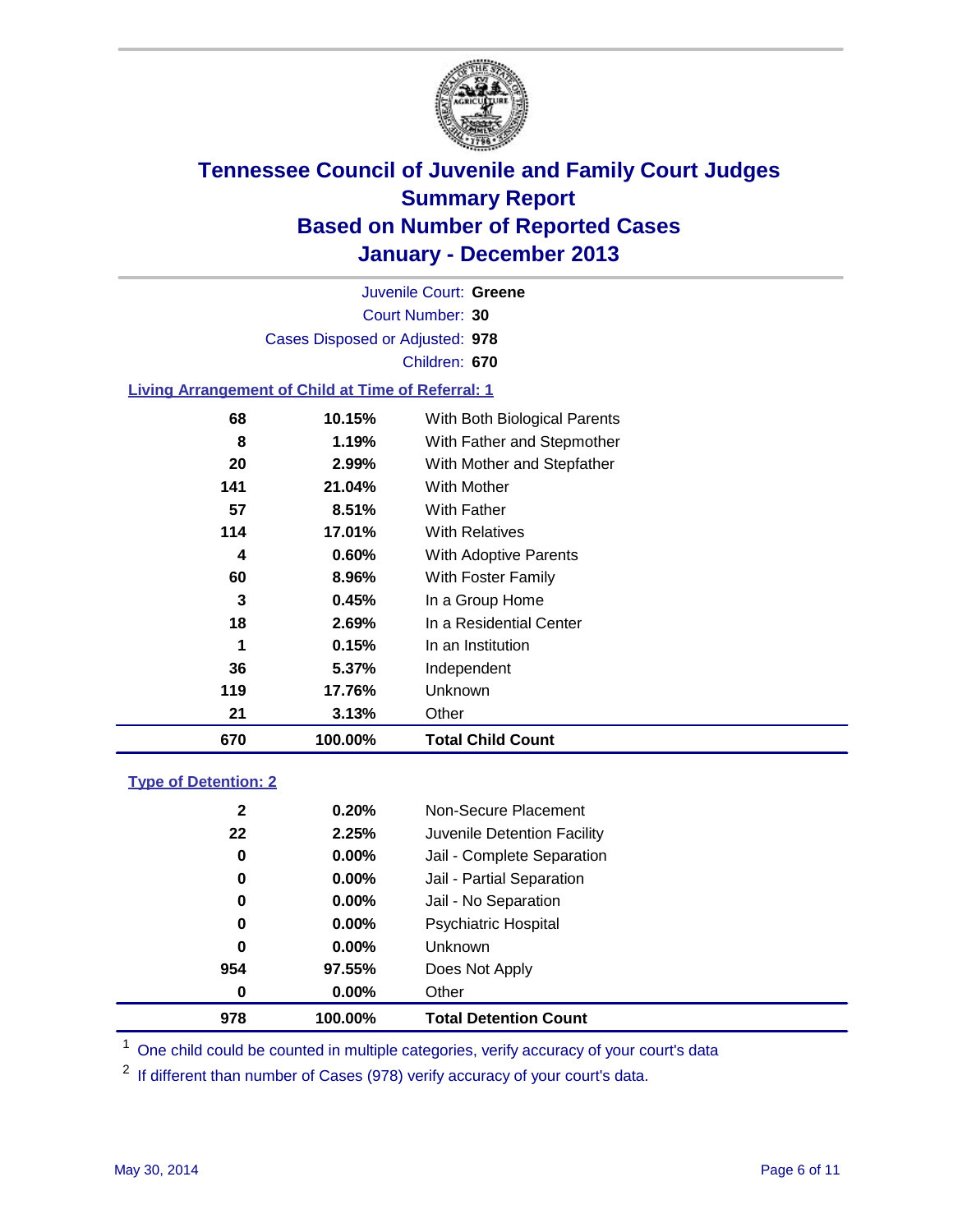

| Juvenile Court: Greene                             |                                 |                                      |  |  |  |
|----------------------------------------------------|---------------------------------|--------------------------------------|--|--|--|
|                                                    | Court Number: 30                |                                      |  |  |  |
|                                                    | Cases Disposed or Adjusted: 978 |                                      |  |  |  |
|                                                    |                                 | Children: 670                        |  |  |  |
| <b>Placement After Secure Detention Hearing: 1</b> |                                 |                                      |  |  |  |
| 15                                                 | 1.53%                           | Returned to Prior Living Arrangement |  |  |  |
| 8                                                  | 0.82%                           | Juvenile Detention Facility          |  |  |  |
| 0                                                  | 0.00%                           | Jail                                 |  |  |  |
| 0                                                  | 0.00%                           | Shelter / Group Home                 |  |  |  |
| 0                                                  | 0.00%                           | <b>Foster Family Home</b>            |  |  |  |
| $\bf{0}$                                           | 0.00%                           | Psychiatric Hospital                 |  |  |  |
| $\mathbf{2}$                                       | 0.20%                           | Unknown                              |  |  |  |
| 953                                                | 97.44%                          | Does Not Apply                       |  |  |  |
| $\bf{0}$                                           | 0.00%                           | Other                                |  |  |  |
| 978                                                | 100.00%                         | <b>Total Placement Count</b>         |  |  |  |
|                                                    |                                 |                                      |  |  |  |
| <b>Intake Actions: 2</b>                           |                                 |                                      |  |  |  |
| 696                                                | 68.04%                          | <b>Petition Filed</b>                |  |  |  |
| 124                                                | 12.12%                          | <b>Motion Filed</b>                  |  |  |  |
| 203                                                | 19.84%                          | <b>Citation Processed</b>            |  |  |  |
| $\bf{0}$                                           | 0.00%                           | Notification of Paternity Processed  |  |  |  |
| $\bf{0}$                                           | 0.00%                           | Scheduling of Judicial Review        |  |  |  |
| $\bf{0}$                                           | 0.00%                           | Scheduling of Administrative Review  |  |  |  |
| 0                                                  | 0.00%                           | Scheduling of Foster Care Review     |  |  |  |
| 0                                                  | 0.00%                           | Unknown                              |  |  |  |
| $\bf{0}$                                           | 0.00%                           | Does Not Apply                       |  |  |  |
| 0                                                  | 0.00%                           | Other                                |  |  |  |
| 1,023                                              | 100.00%                         | <b>Total Intake Count</b>            |  |  |  |

<sup>1</sup> If different than number of Cases (978) verify accuracy of your court's data.

<sup>2</sup> If different than number of Referral Reasons (1023), verify accuracy of your court's data.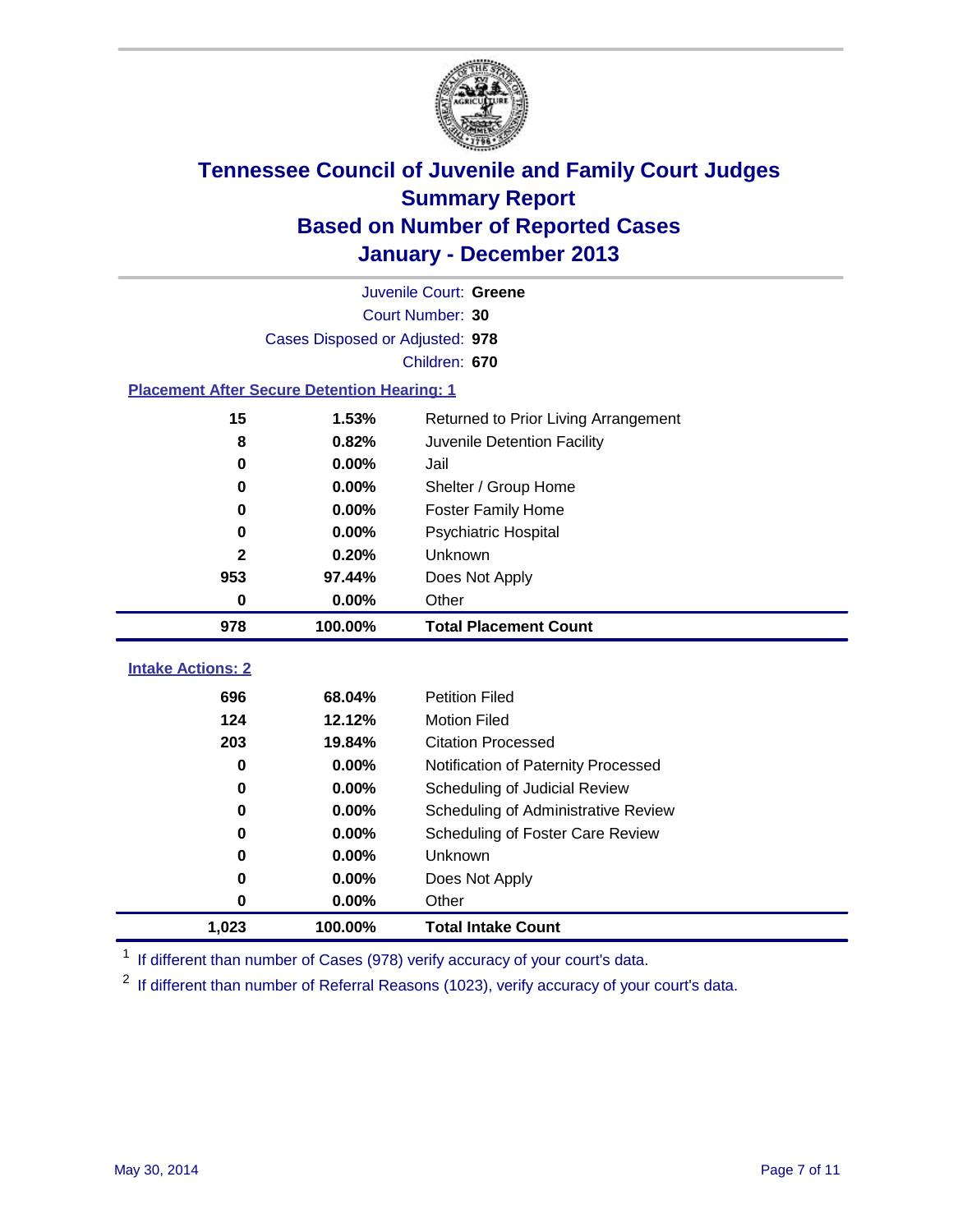

Court Number: **30** Juvenile Court: **Greene** Cases Disposed or Adjusted: **978** Children: **670**

#### **Last Grade Completed by Child: 1**

| $\mathbf 0$ | 0.00%   | Too Young for School         |
|-------------|---------|------------------------------|
| $\bf{0}$    | 0.00%   | Preschool                    |
| 0           | 0.00%   | Kindergarten                 |
| 1           | 0.15%   | 1st Grade                    |
| $\bf{0}$    | 0.00%   | 2nd Grade                    |
| 1           | 0.15%   | 3rd Grade                    |
| 1           | 0.15%   | 4th Grade                    |
| 6           | 0.90%   | 5th Grade                    |
| 12          | 1.79%   | 6th Grade                    |
| 17          | 2.54%   | 7th Grade                    |
| 38          | 5.67%   | 8th Grade                    |
| 41          | 6.12%   | 9th Grade                    |
| 35          | 5.22%   | 10th Grade                   |
| 34          | 5.07%   | 11th Grade                   |
| 6           | 0.90%   | 12th Grade                   |
| 0           | 0.00%   | Non-Graded Special Ed        |
|             | 0.15%   | <b>GED</b>                   |
| 3           | 0.45%   | Graduated                    |
| 1           | 0.15%   | <b>Never Attended School</b> |
| 344         | 51.34%  | Unknown                      |
| 129         | 19.25%  | Other                        |
| 670         | 100.00% | <b>Total Child Count</b>     |

### **Enrolled in Special Education: 1**

| 670 |     | 100.00% | <b>Total Child Count</b> |
|-----|-----|---------|--------------------------|
| 251 |     | 37.46%  | Unknown                  |
|     | 393 | 58.66%  | No                       |
|     | 26  | 3.88%   | Yes                      |
|     |     |         |                          |

One child could be counted in multiple categories, verify accuracy of your court's data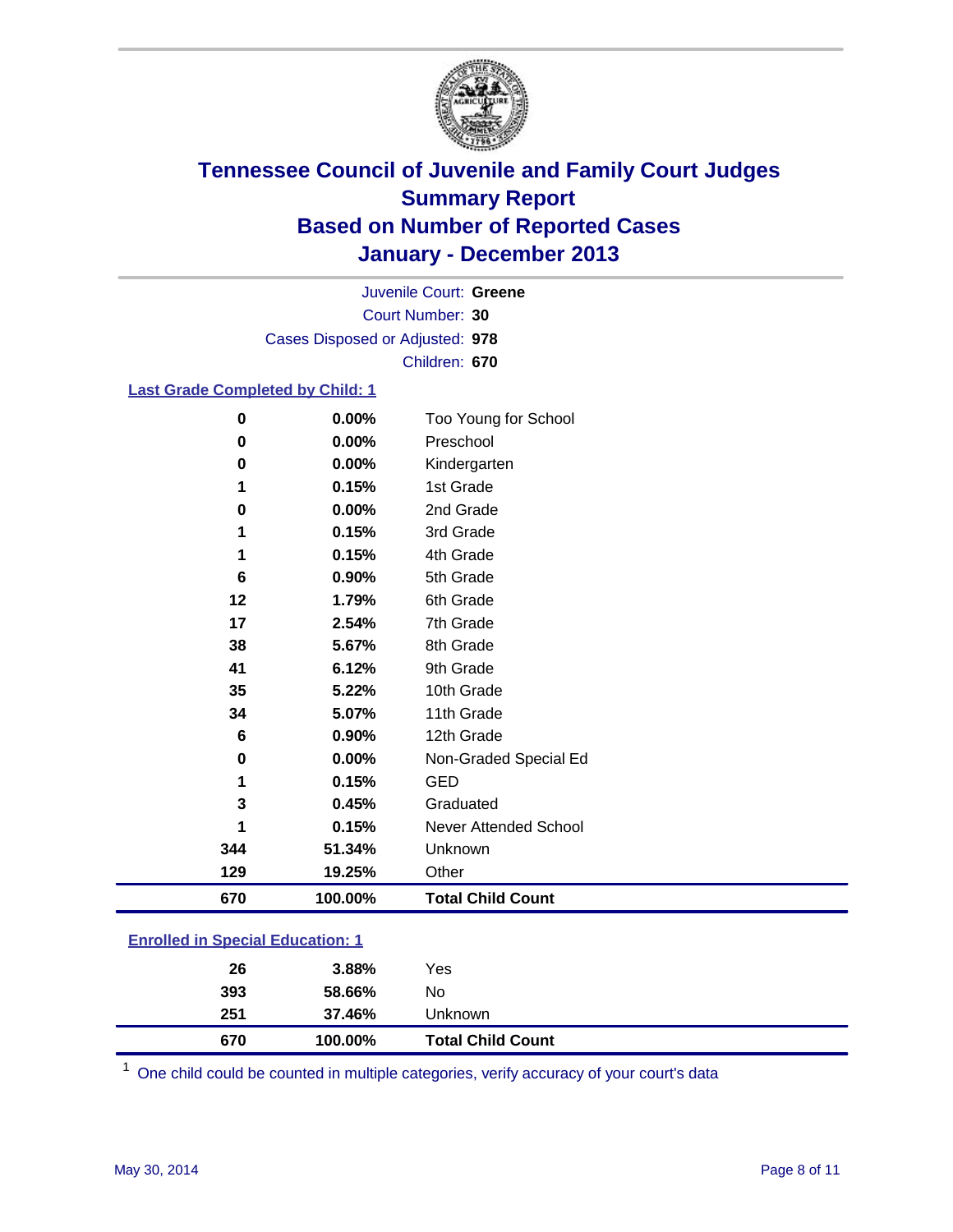

| Juvenile Court: Greene       |                                 |                           |  |  |  |
|------------------------------|---------------------------------|---------------------------|--|--|--|
|                              | Court Number: 30                |                           |  |  |  |
|                              | Cases Disposed or Adjusted: 978 |                           |  |  |  |
|                              |                                 | Children: 670             |  |  |  |
| <b>Action Executed By: 1</b> |                                 |                           |  |  |  |
| 771                          | 75.37%                          | Judge                     |  |  |  |
| 234                          | 22.87%                          | Magistrate                |  |  |  |
| 18                           | 1.76%                           | <b>YSO</b>                |  |  |  |
| 0                            | 0.00%                           | Other                     |  |  |  |
| 0                            | 0.00%                           | Unknown                   |  |  |  |
| 1,023                        | 100.00%                         | <b>Total Action Count</b> |  |  |  |

### **Formal / Informal Actions: 1**

| 152   | 14.86%   | Dismissed                                        |
|-------|----------|--------------------------------------------------|
| 19    | 1.86%    | Retired / Nolle Prosequi                         |
| 61    | 5.96%    | <b>Complaint Substantiated Delinquent</b>        |
| 46    | 4.50%    | <b>Complaint Substantiated Status Offender</b>   |
| 36    | 3.52%    | <b>Complaint Substantiated Dependent/Neglect</b> |
| 0     | $0.00\%$ | <b>Complaint Substantiated Abused</b>            |
| 0     | $0.00\%$ | <b>Complaint Substantiated Mentally III</b>      |
| 1     | 0.10%    | Informal Adjustment                              |
| 0     | $0.00\%$ | <b>Pretrial Diversion</b>                        |
| 0     | $0.00\%$ | <b>Transfer to Adult Court Hearing</b>           |
| 0     | 0.00%    | Charges Cleared by Transfer to Adult Court       |
| 38    | 3.71%    | Special Proceeding                               |
| 119   | 11.63%   | <b>Review Concluded</b>                          |
| 247   | 24.14%   | Case Held Open                                   |
| 304   | 29.72%   | Other                                            |
| 0     | $0.00\%$ | Unknown                                          |
| 1,023 | 100.00%  | <b>Total Action Count</b>                        |

<sup>1</sup> If different than number of Referral Reasons (1023), verify accuracy of your court's data.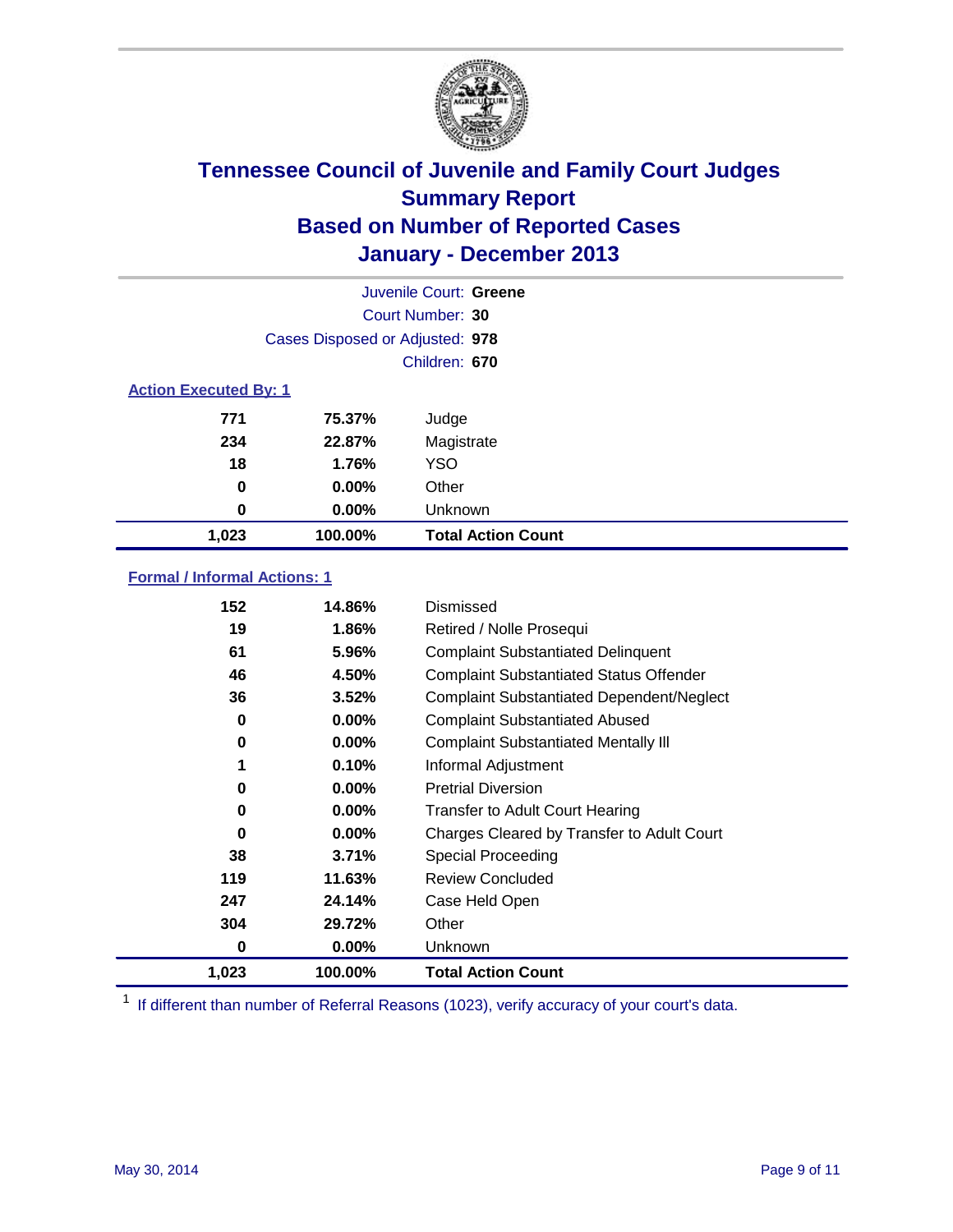

|                       |                                 | Juvenile Court: Greene                                |
|-----------------------|---------------------------------|-------------------------------------------------------|
|                       |                                 | Court Number: 30                                      |
|                       | Cases Disposed or Adjusted: 978 |                                                       |
|                       |                                 | Children: 670                                         |
| <b>Case Outcomes:</b> |                                 | There can be multiple outcomes for one child or case. |
| 149                   | 5.95%                           | Case Dismissed                                        |
| 19                    | 0.76%                           | Case Retired or Nolle Prosequi                        |
| 0                     | 0.00%                           | Warned / Counseled                                    |
| 252                   | 10.06%                          | <b>Held Open For Review</b>                           |
| 6                     | 0.24%                           | Supervision / Probation to Juvenile Court             |
| 0                     | 0.00%                           | <b>Probation to Parents</b>                           |
| 0                     | 0.00%                           | Referral to Another Entity for Supervision / Service  |
| 72                    | 2.88%                           | Referred for Mental Health Counseling                 |
| 24                    | 0.96%                           | Referred for Alcohol and Drug Counseling              |
| 0                     | 0.00%                           | <b>Referred to Alternative School</b>                 |
| 0                     | 0.00%                           | Referred to Private Child Agency                      |
| 22                    | 0.88%                           | Referred to Defensive Driving School                  |
| 0                     | 0.00%                           | Referred to Alcohol Safety School                     |
| 0                     | 0.00%                           | Referred to Juvenile Court Education-Based Program    |
| 3                     | 0.12%                           | Driver's License Held Informally                      |
| 0                     | 0.00%                           | <b>Voluntary Placement with DMHMR</b>                 |
| 1                     | 0.04%                           | <b>Private Mental Health Placement</b>                |
| 0                     | 0.00%                           | <b>Private MR Placement</b>                           |
| 0                     | 0.00%                           | Placement with City/County Agency/Facility            |
| 13                    | 0.52%                           | Placement with Relative / Other Individual            |
| 138                   | 5.51%                           | Fine                                                  |
| 155                   | 6.19%                           | <b>Public Service</b>                                 |
| 22                    | 0.88%                           | Restitution                                           |
| 0                     | 0.00%                           | <b>Runaway Returned</b>                               |
| 87                    | 3.47%                           | No Contact Order                                      |
| 28                    | 1.12%                           | Injunction Other than No Contact Order                |
| $\mathbf 2$           | 0.08%                           | <b>House Arrest</b>                                   |
| 0                     | 0.00%                           | <b>Court Defined Curfew</b>                           |
| 0                     | 0.00%                           | Dismissed from Informal Adjustment                    |
| 0                     | 0.00%                           | <b>Dismissed from Pretrial Diversion</b>              |
| 11                    | 0.44%                           | Released from Probation                               |
| 0                     | 0.00%                           | <b>Transferred to Adult Court</b>                     |
| 0                     | $0.00\%$                        | <b>DMHMR Involuntary Commitment</b>                   |